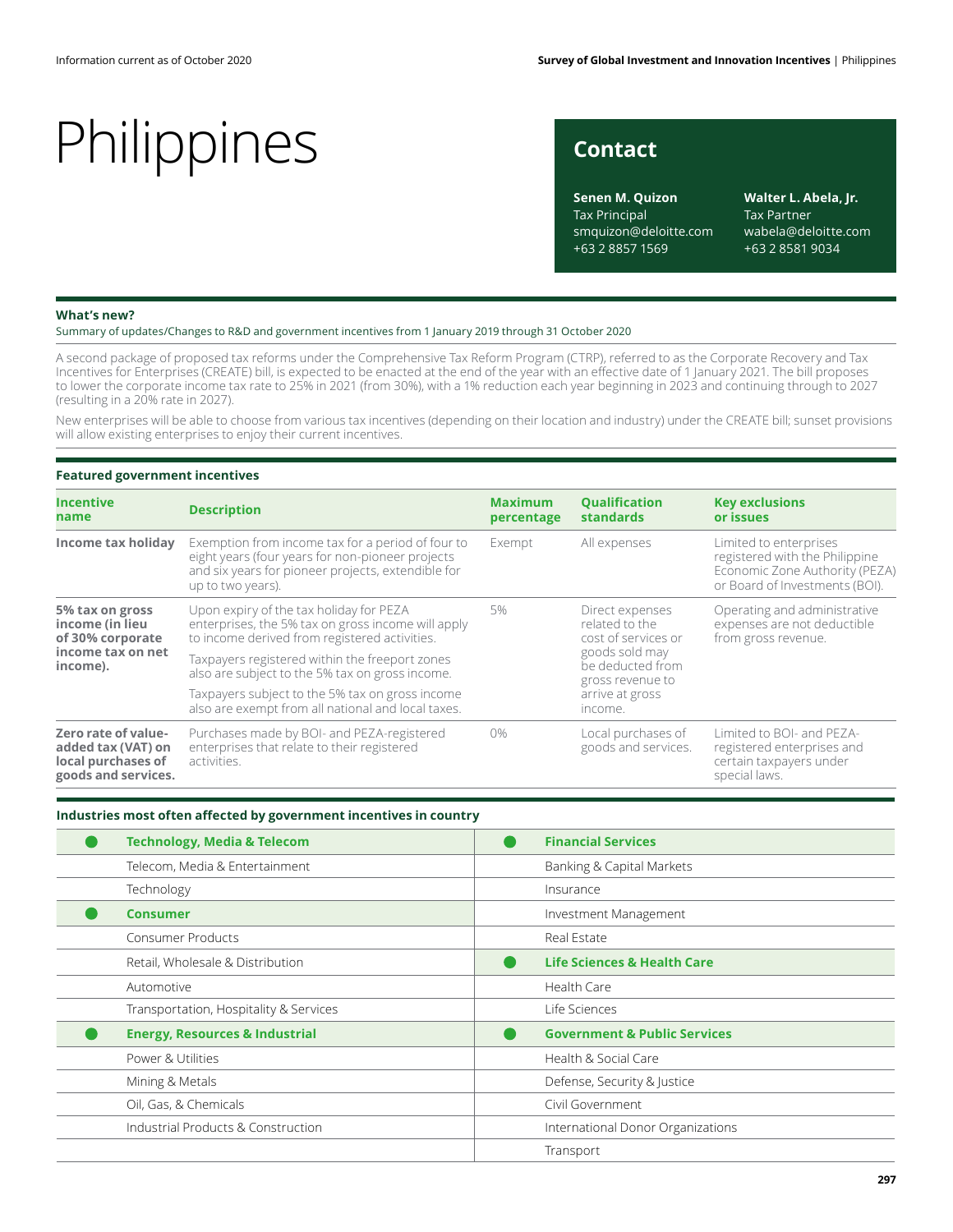# Philippines

### **Contact**

**Senen M. Quizon** Tax Principal smquizon@deloitte.com +63 2 8857 1569

**Walter L. Abela, Jr.** Tax Partner wabela@deloitte.com +63 2 8581 9034

| <b>Type</b>                                                                                                                                         | <b>National</b><br>incentive? | State,<br>provincial,<br>regional<br>or local<br>incentives? <sup>1</sup> | <b>Filing</b><br>deadlines<br>imposed? | Is the<br>claim<br>made in<br>advance or<br>arrears? <sup>2</sup> | <b>Nature of</b><br>incentive                                                                                                                                                                                                                                                                                                                                                         | <b>Maximum</b><br>benefit<br>available to<br>large<br>enterprises | <b>Maximum</b><br>benefit<br>available to<br>small and<br>medium-sized<br>enterprises |
|-----------------------------------------------------------------------------------------------------------------------------------------------------|-------------------------------|---------------------------------------------------------------------------|----------------------------------------|-------------------------------------------------------------------|---------------------------------------------------------------------------------------------------------------------------------------------------------------------------------------------------------------------------------------------------------------------------------------------------------------------------------------------------------------------------------------|-------------------------------------------------------------------|---------------------------------------------------------------------------------------|
| <b>Innovation</b>                                                                                                                                   |                               |                                                                           |                                        |                                                                   |                                                                                                                                                                                                                                                                                                                                                                                       |                                                                   |                                                                                       |
| <b>Research &amp;</b><br>development<br>(R&D)                                                                                                       |                               |                                                                           |                                        | National:<br>Varies<br>Local: Not                                 | Any taxpayer may claim R&D<br>expenses as deductions<br>outright or deferred over<br>60 months.                                                                                                                                                                                                                                                                                       | Not applicable                                                    | Not applicable                                                                        |
|                                                                                                                                                     |                               |                                                                           |                                        | applicable                                                        |                                                                                                                                                                                                                                                                                                                                                                                       |                                                                   |                                                                                       |
| <b>Environmental sustainability</b>                                                                                                                 |                               |                                                                           |                                        |                                                                   |                                                                                                                                                                                                                                                                                                                                                                                       |                                                                   |                                                                                       |
| Sustainability                                                                                                                                      |                               |                                                                           |                                        | National:<br>Not<br>applicable<br>Local:<br>Not<br>applicable     | Qualified enterprises that<br>generate green jobs, duly<br>certified by the Secretary of the<br>Climate Change Commission<br>or his duly authorized<br>representative, shall be entitled<br>to a special deduction from<br>the taxable income equivalent<br>to 50% of the total expense<br>for skills training and research<br>development expenses subject<br>to certain conditions. | Not applicable                                                    | Not applicable                                                                        |
| <b>Other</b>                                                                                                                                        |                               |                                                                           |                                        |                                                                   |                                                                                                                                                                                                                                                                                                                                                                                       |                                                                   |                                                                                       |
| <b>Board of</b><br><b>Incentives</b>                                                                                                                | $\blacksquare$                |                                                                           |                                        | National:<br>Not<br>applicable<br>Local:<br>Not<br>applicable     | Certain qualified taxpayers<br>engaging in preferred activities<br>or industries can register with<br>the BOI to enjoy incentives such<br>as an income tax holiday for 3-6<br>years, an exemption on duty and<br>other fees, and 0% VAT on local<br>purchases of goods and services.                                                                                                  | Not applicable                                                    | Not applicable                                                                        |
| Philippine<br><b>Economic Zone</b><br>Authority,<br><b>Subic Bay</b><br>Freeport Zone,<br><b>Clark Freeport</b><br>Zone, Special<br><b>Ecozones</b> | $\blacksquare$                |                                                                           |                                        | National:<br>Not<br>applicable<br>Local:<br>Not<br>applicable     | Incentives are available to<br>qualified enterprises and<br>include an income tax holiday<br>for 3-6 years, a 5% tax on gross<br>income after tax holiday, tax and<br>duty-free importation, 0% VAT<br>on local purchases of goods and<br>services, and special visas for<br>foreign nationals.                                                                                       | Not applicable                                                    | Not applicable                                                                        |

Key:  $\bullet$  = PERMANENT INCENTIVE  $(\cdot|\cdot)$  = TEMPORARY INCENTIVE  $(\cdot|\cdot)$  = NEGOTIABLE  $\bullet$  = NO  $\bullet$  = LIMITED APPLICABILITY  $\bullet$  = NOT APPLICABLE

1. Green means that this incentive is currently in effect. Yellow means that the incentive has limited applicability, i.e., the requirements for this incentive limit its value to most companies. Red means that there is no incentive.

. If the response is advance, this means that the government must approve the award of the incentive prior to the commencement/completion of the project/activity.<br>If the response is arrears, this means that the award of th activity. Most tax incentives are considered to be claimed in arrears because they are reported on tax returns.

Notes: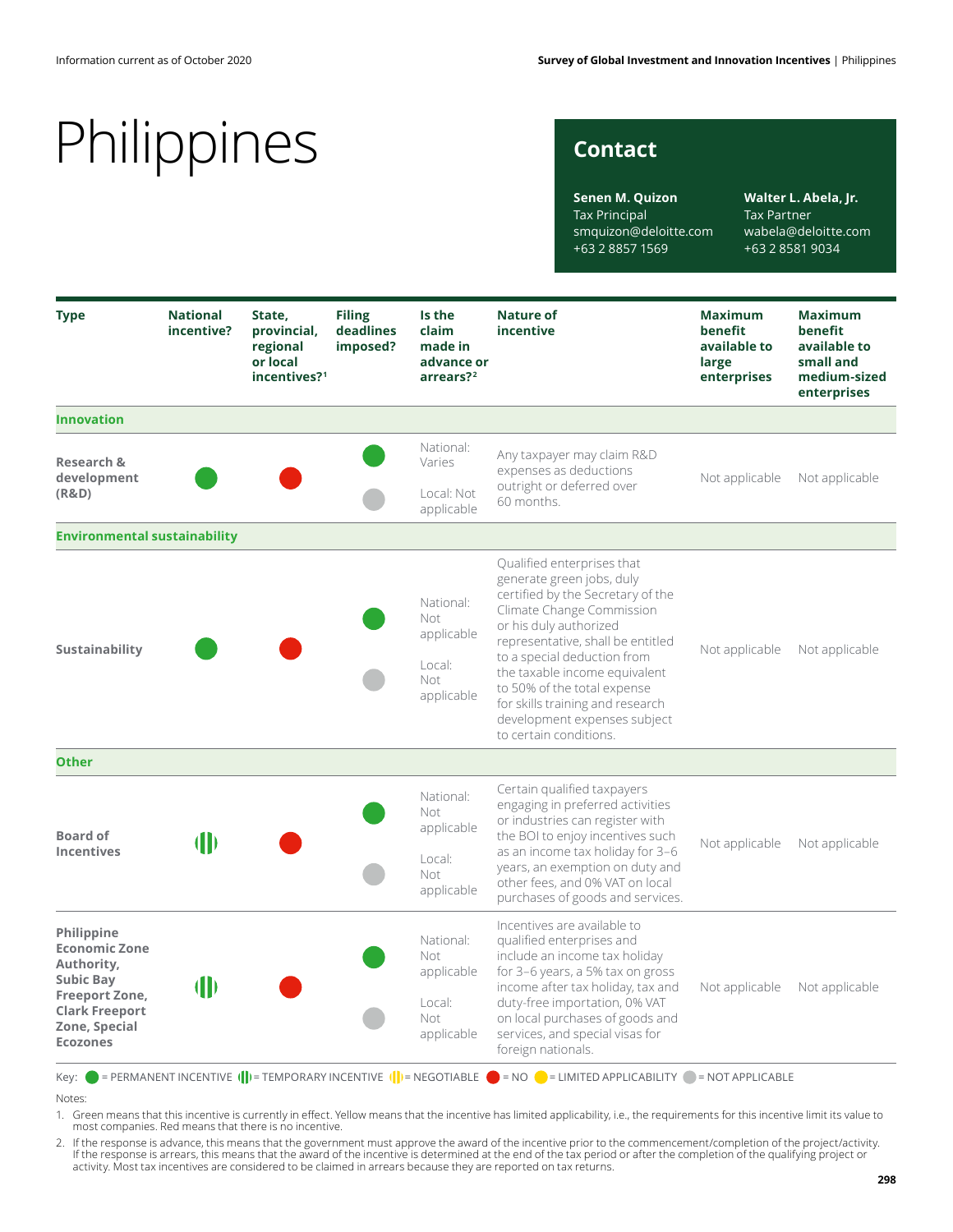### **Country background**

The Philippines has been undergoing major tax reform. The Tax Reform for Acceleration and Inclusion Act (TRAIN), which became effective on 1 January 2018, is the first in a series of tax reforms that the government has introduced under its Comprehensive Tax Reform Program (CTRP). The TRAIN has introduced reforms in the areas of income tax, valueadded tax (VAT), excise tax, estate and gift taxes, and tax administration. Under the second package of reforms, the government proposes to lower the corporate income tax rate (which is currently 30%) to 25% in 2021, with a 1% reduction each year beginning in 2023 and continuing through 2027 (at which time the rate will be 20%).

To encourage investments, particularly in preferred sectors of the economy, the Philippines offers various incentive schemes to qualifying enterprises depending on the location of the enterprise and its proposed business activities. The most significant incentive programs are those provided to enterprises registered with the Board of Investments (BOI) under the Omnibus Investments Code (OIC), the Philippine Economic Zone Authority (PEZA), and other economic and freeport zones.

### **Innovation incentives**

#### **R&D deduction**

#### **Nature of incentives**

The Philippines grants a tax deduction for qualifying R&D expenditure. Such expenditure may be treated as ordinary and necessary expenses that are fully deductible from gross income in the year paid or incurred, or deferred and allowed as a deduction ratably distributed over a period of no less than 60 months.

R&D expenditure may be deferred if the following conditions are fulfilled:

- **•** The expenditure is paid or incurred by the taxpayer in connection with the taxpayer's trade, business, or profession;
- **•** The expenditure is not treated as a current expense; and
- **•** The expenditure is chargeable to a capital account but not chargeable to property that is subject to depreciation or depletion.

**Senen M. Quizon** Tax Principal smquizon@deloitte.com +63 2 8857 1569

**Walter L. Abela, Jr.** Tax Partner wabela@deloitte.com +63 2 8581 9034

#### **Eligible industries and qualifying costs**

Eligibility is broad and includes both resident and nonresident taxpayers and is not limited to any specific industry.

The following expenditure does not qualify for the deduction:

- **•** Expenditure incurred on the acquisition or improvement of land, or for the improvement of property to be used in connection with the R&D, which is of a nature that is subject to depreciation or depletion; and
- **•** Expenditure paid or incurred for ascertaining the existence, location, extent, or quality of a deposit of ore or other mineral, including oil or gas.

#### **Other concerns**

R&D expenditure must be substantiated by invoices and/or receipts issued in the taxpayer's name in order for the taxpayer to claim the deduction.

### **Other incentives**

#### **BOI**

The BOI (which is part of the Department of Trade and Industry (DTI)) is the lead government agency responsible for the promotion of investments in the Philippines. Under OIC laws, an investor may register with the BOI to enjoy the following incentives and other benefits, provided the investment is in a preferred area of economic activity specified by the BOI in the Investment Priorities Plan (IPP):

- **•** Income tax holidays:
	- Six years for projects with pioneer status and for projects located in a less developed area;
	- Four years for new projects with non-pioneer status;
	- Three years for expansion/modernization projects;
- **•** Duty exemption on imported capital equipment, spare parts, and accessories;
- **•** Exemption from wharfage dues and export tax, duty, impost, and fees;

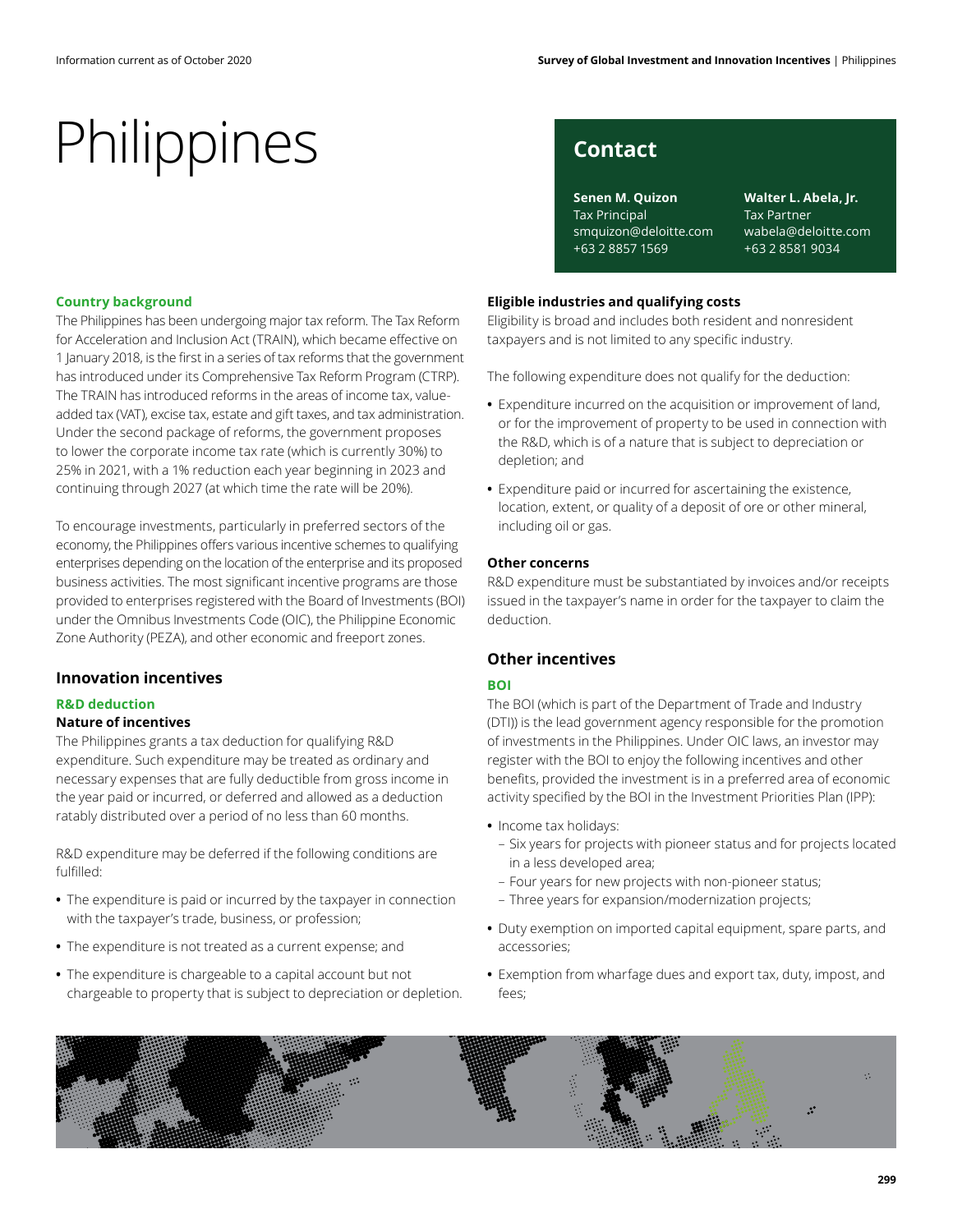- **•** Tax exemption on breeding stocks and genetic materials; and
- **•** Tax credits on imported raw materials.

To qualify for registration with the BOI and to benefit from the incentives, the taxpayer must meet certain requirements, such as participating in preferred enterprises or activities or contributing to the national development of the preferred area or the national economy in general.

Qualifying enterprises within the IPP include:

- **•** Manufacturing enterprises involved in agro-processing, the manufacture of industrial goods, and the manufacture of machinery, equipment, and modular housing components;
- **•** Strategic services enterprises involved in telecommunications, state-of-the-art engineering and construction, industrial waste treatment, aircraft repair and maintenance, creative industries, and knowledge-based services;
- **•** Energy enterprises involved in power generation projects utilizing conventional fuel and the establishment of battery energy storage systems;
- **•** Agriculture, fishery, and forestry enterprises involved in commercial production, production of seeds and seedlings, and establishment of nurseries;
- **•** Residential housing enterprises involved in the development of affordable housing in urban areas;
- **•** Medium-sized and large enterprises in the agribusiness and tourism sectors that have inclusive business models;
- **•** Healthcare services enterprises involved in general and specialty hospitals, including drug rehabilitation centers;
- **•** Enterprises with environmental or climate change-related projects involved in the manufacture and assembly of goods and the establishment of energy efficient facilities and green ship recycling;
- **•** Infrastructure and logistics enterprises involved in the establishment and operation of vital physical infrastructure including airports, seaports, air, land, and water transport, pipeline projects for oil and gas, bulk water treatment, and public-private partnership projects; and
- **•** Enterprises that are innovation drivers involved in R&D activities, conducting clinical trials, innovation centers, commercialization of new and emerging technologies, and products of governmentfunded R&D.

**Senen M. Quizon** Tax Principal smquizon@deloitte.com +63 2 8857 1569

**Walter L. Abela, Jr.** Tax Partner wabela@deloitte.com +63 2 8581 9034

#### **Special Economic Zones PEZA**

PEZA is the government agency tasked with promoting investment, providing assistance, registering businesses, granting incentives, and facilitating the business operations of investors in exportoriented manufacturing and service facilities in areas designated as PEZA special economic zones (referred to as ecozones). Ecozones are highly developed, or have the potential to be developed into, agro-industrial, industrial, tourist/recreational, commercial, or financial centers. Enterprises that register with PEZA and locate their operations within ecozones are granted incentives that are more extensive than those granted under the OIC to enterprises registered with the BOI.

Qualified enterprises under PEZA include:

- **•** Export manufacturing enterprises that manufacture, assemble, or process products of which at least 70% are exported;
- **•** IT enterprises that provide IT services with 70% of total revenue derived from customers in foreign jurisdictions; eligible IT services include IT-enabled services (e.g., business process outsourcing, call centers, data encoding, transcribing and processing), application software development for business, media, e-commerce, education, and entertainment, and content development for multimedia or internet purposes;
- **•** Tourism enterprises that operate sports and recreation centers, accommodations, convention and cultural facilities, and other special interest attractions, activities, and establishments of which foreign tourists are the primary clientele;
- **•** Medical tourism enterprises that provide medical health services (as endorsed by the Department of Health) primarily to foreign patients;
- **•** Agro-industrial export manufacturing enterprises that process or manufacture agricultural products for export;
- **•** Agro-industrial biofuel manufacturing enterprises that manufacture agricultural crops utilizing commercial processing to create sources of clean energy, such as biofuel;
- **•** Logistics services enterprises that operate warehouse facilities for the storage, deposit, and safekeeping of goods for PEZA-registered export manufacturing enterprises; for imports or locally sourced raw materials or semi-finished goods for resale to PEZA-registered export manufacturing enterprises for use in their export manufacturing activities; for direct export; or for consignment to PEZA-registered export manufacturing enterprises for eventual export;